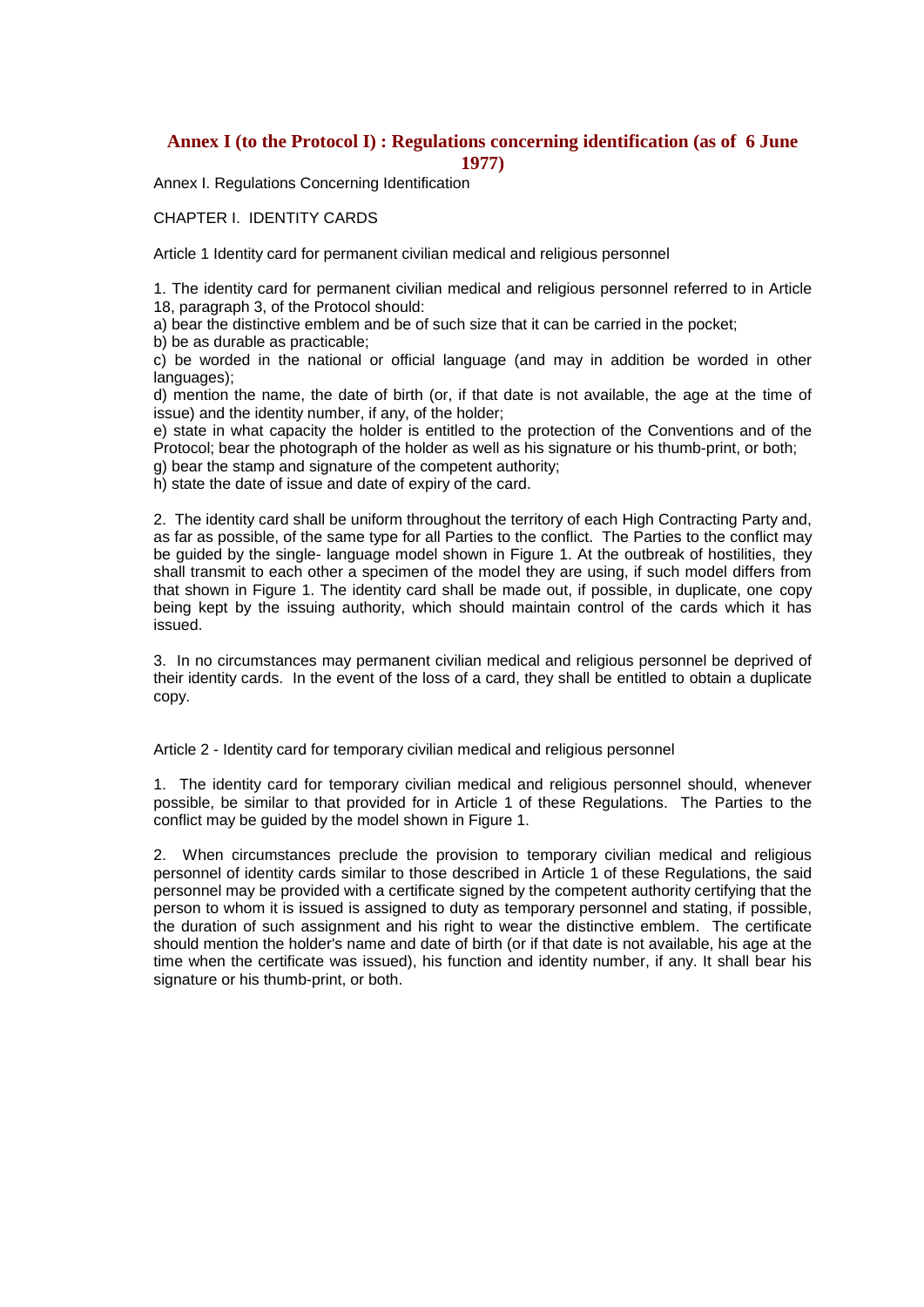| <b>FRONT</b>                                                                                                                                                                                                                                                                                                                                                                 | <b>REVERSE SIDE</b>                        |                                              |
|------------------------------------------------------------------------------------------------------------------------------------------------------------------------------------------------------------------------------------------------------------------------------------------------------------------------------------------------------------------------------|--------------------------------------------|----------------------------------------------|
| (space reserved for the many<br>of the country and authority<br>issaine this card).                                                                                                                                                                                                                                                                                          | <b>Ficient</b><br>Fans.                    | Hair Disku<br>$2.1 - 1.1$                    |
| <b>IDENTITY CARD</b>                                                                                                                                                                                                                                                                                                                                                         | Other distinguishing marks or information: |                                              |
| tor PERMANENT CMian molical personnel                                                                                                                                                                                                                                                                                                                                        |                                            | .                                            |
| $P$ ance                                                                                                                                                                                                                                                                                                                                                                     |                                            | .                                            |
| Data of birth (or age) .<br>Identify No. (if any) and a solution of the company of the<br>The holder of this card is protected by the Geneva<br>Conventions of 12 Abgust 1549 and by the Protocol<br>Additional to the Geneva Douventions of 12 August 1945,<br>and relating to the Pretection of Vietnis of International<br>Armad Centliets (Fretocol I) in his expansy as | PHOTO OF HOLDER                            |                                              |
| No. of tard $\ldots$<br>Date of issue<br>Signifiers of issning<br>nuticety                                                                                                                                                                                                                                                                                                   | Stamp                                      | Signature of holder or<br>thumberint or both |
| announcement and a signal                                                                                                                                                                                                                                                                                                                                                    |                                            |                                              |

Fig 1. Model of Identity card (74mm x 105mm)

# CHAPTER II. THE DISTINCTIVE EMBLEM

Article 3 - Shape and nature

1. The distinctive emblem (red on a white ground) shall be as large as appropriate under the circumstances. For the shapes of the cross, the crescent or the lion and sun, the High Contracting Parties may be guided by the models shown in Figure 2.

2. At night or when visibility is reduced, the distinctive emblem may be lighted or illuminated; it may also be made of materials rendering it recognizable by technical means of detection.



Fig. 2: Distinctive emblems in red on a white ground

Article 4 Use

1. The distinctive emblem shall, whenever possible, be displayed on a flat surface or on flags visible from as many directions and from as far away as possible.

2. Subject to the instructions of the competent authority, medical and religious personnel carrying out their duties in the battle area shall, as far as possible, wear headgear and clothing bearing the distinctive emblem.

CHAPTER III. DISTINCTIVE SIGNALS

Article 5 - Optional Use

1. Subject to the provisions of Article 6 of these Regulations, the signals specified in this Chapter for exclusive use by medical units and transports shall not be used for any other purpose. The use of all signals referred to in this Chapter is optional.

2. Temporary medical aircraft which cannot, either for lack of time or because of their characteristics, be marked with the distinctive emblem, may use the distinctive signals authorized in this Chapter. The best method of effective identification and recognition of medical aircraft is, however, the use of a visual signal, either the distinctive emblem or the light signal specified in Article 6, or both, supplemented by the other signals referred to in Articles 7 and 8 of these Regulations.

Article 6 - Light signal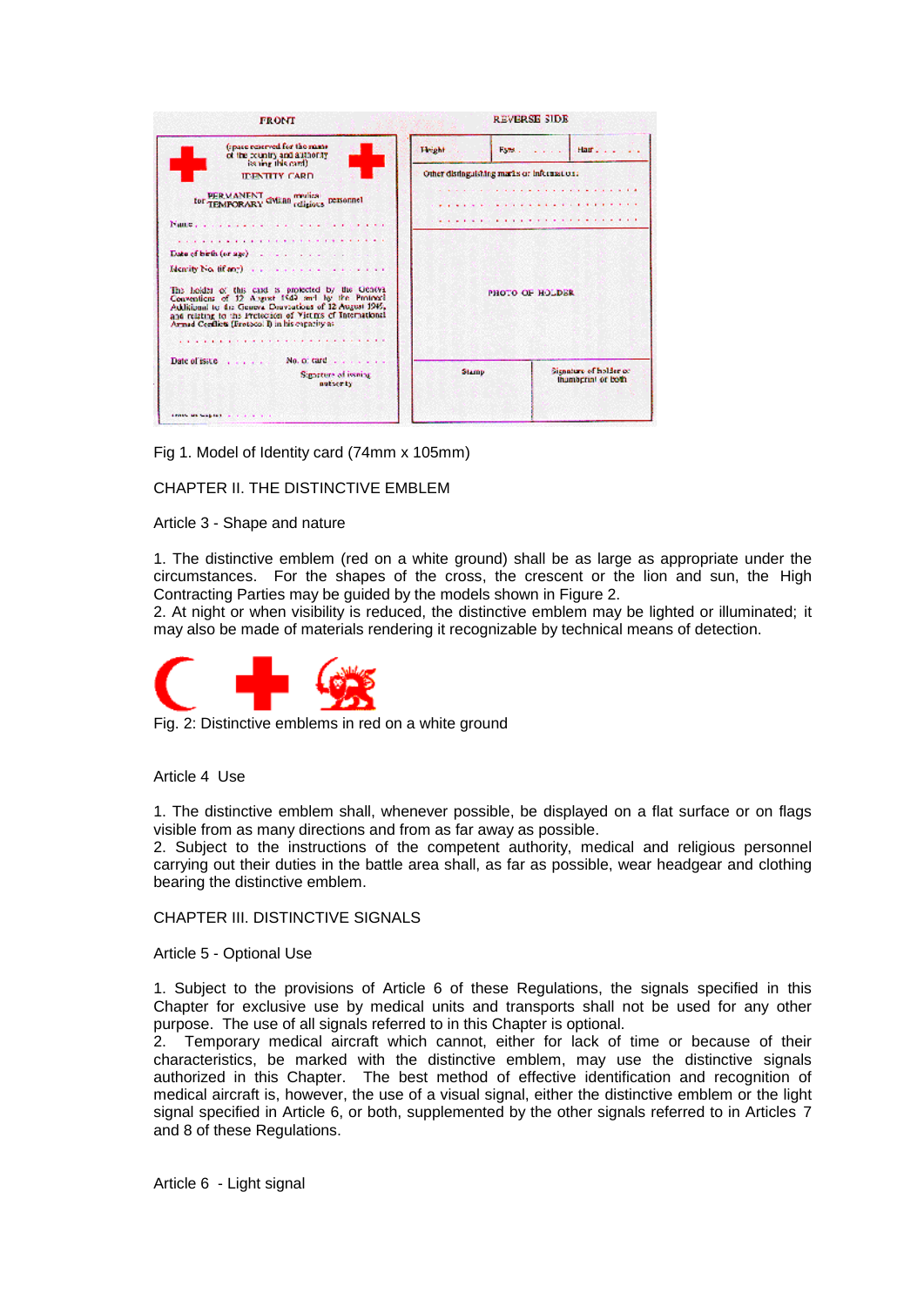1. The light signal, consisting of a flashing blue light, is established for the use of medical aircraft to signal their identity. No other aircraft shall use this signal. The recommended blue colour is obtained by using, as trichromatic co-ordinates:

green boundary  $y = 0.065 + 0.805x$ white boundary  $y = 0.400 - x$ purple boundary  $x = 0.133 + 0.600y$ 

The recommended flashing rate of the blue light is between sixty and one hundred flashes per minute. 2. Medical aircraft should be equipped with such lights as may be necessary to make the light signal visible in as many directions as possible. 3. In the absence of a special agreement between the Parties to the conflict reserving the use of flashing blue lights for the identification of medical vehicles and ships and craft, the use of such signals for other vehicles or ships is not prohibited.

#### Article 7 - Radio signal

1. The radio signal shall consist of a radiotelephonic or radiotelegraphic message preceded by a distinctive priority signal to be designated and approved by a World Administrative Radio Conference of the International Telecommunication Union. It shall be transmitted three times before the call sign of the medical transport involved. This message shall be transmitted in English at appropriate intervals on a frequency or frequencies specified pursuant to paragraph j. The use of the priority signal shall be restricted exclusively to medical units and transports.

2. The radio message preceded by the distinctive priority signal mentioned in paragraph 1 shall convey the following data:

a) call sign of the medical transport;

b) position of the medical transport;

c) number and type of medical transports;

d) intended route;

e) estimated time en route and of departure and arrival, as appropriate; any other information such as flight altitude, radio frequencies guarded, languages and secondary surveillance radar modes and codes.

3. In order to facilitate the communications referred to in paragraphs 1 and 2, as well as the communications referred to in Articles 22, 23, 25, 26,27, 28, 29, 30 and 31 of the Protocol, the High Contracting Parties, the Parties to a conflict, or one of the Parties to a conflict, acting in agreement or alone, may designate, in accordance with the Table of Frequency Allocations in the Radio Regulations annexed to the International Telecommunication Convention, and publish selected national frequencies to be used by them for such communications. These frequency shall be notified to the International Telecommunication Union in accordance with procedures to be approved by a World Administrative Radio Conference.

#### Article 8 - Electronic identification

1. The Secondary Surveillance Radar (SSR) system, as specified in Annex 10 to the Chicago Convention on International Civil Aviation of 7 December1944, as amended from time to time, may be used to identify and to follow the course of medical aircraft. The SSR mode and code to be reserved for the exclusive use of medical aircraft shall be established by the High Contracting Parties, the Parties to a conflict, or one of the Parties to a conflict, acting in agreement or alone, in accordance with procedures to be recommended by the International Civil Aviation Organization.

2. Parties to a conflict may, by special agreement between them, establish for their use a similar electronic system for the identification of medical vehicles, and medical ships and craft.

# CHAPTER IV. COMMUNICATIONS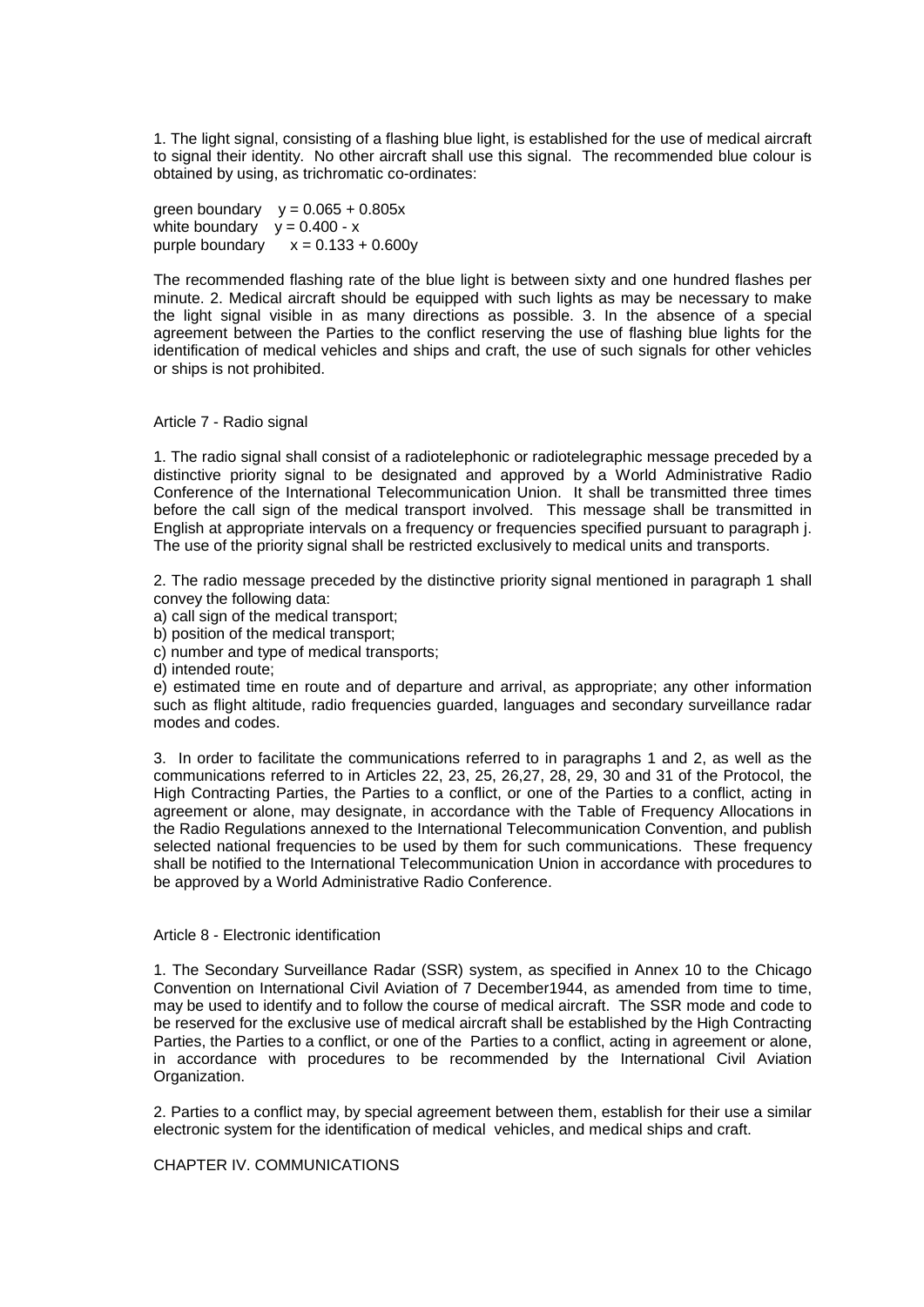#### Article 9 - Radiocommunications

The priority signal provided for in Article 7 of these Regulations may precede appropriate radiocommunications by medical units and transports in the application of the procedures carried out under Articles 22, 23, 25, 26, 27, 28, 29, 30 and 31 of the Protocol.

#### Article 10 Use of international codes

Medical units and transports may also use the codes and signals laid down by the International Telecommunication Union, the International Civil Aviation Organization and the Inter-Governmental Maritime Con- sultative Organization. These codes and signals shall be used in accordance with the standards, practices and procedures established by these Organizations.

#### Article 11 Other means of communication

When two-way radiocommunication is not possible, the signals provided for in the International Code of Signals adopted by the Inter-Governmental Maritime Consultative Organization or in the appropriate Annex to the Chicago Convention on International Civil Aviation of 7 December 1944, as amended from time to time, may be used.

#### Article 12 - Flight plans

The agreements and notifications relating to flight plans provided for in Article 29 of the Protocol shall as far as possible be formulated in accordance with procedures laid down by the International Civil Aviation Organization.

Article 13 - Signals and procedures for the interception of medical aircraft

If an intercepting aircraft is used to verify the identity of a medical aircraft in flight or to require it to land in accordance with Articles 30 and 31 of the Protocol, the standard visual and radio interception procedures prescribed by Annex 2 to the Chicago Convention on International Civil Aviation of 7 December 1944, as amended from time to time, should be used by the intercepting and the medical aircraft.

| <b>REVERSE SIDE</b>                        |                                              |
|--------------------------------------------|----------------------------------------------|
|                                            | Height. Eyes.   Hair.                        |
| Other distinguishing marks or information: |                                              |
| .                                          |                                              |
|                                            |                                              |
|                                            |                                              |
|                                            |                                              |
|                                            |                                              |
| PHOTO OF HOLDER                            |                                              |
|                                            |                                              |
|                                            |                                              |
| Stamp                                      | Signature of holder or<br>thumbprint or both |
|                                            |                                              |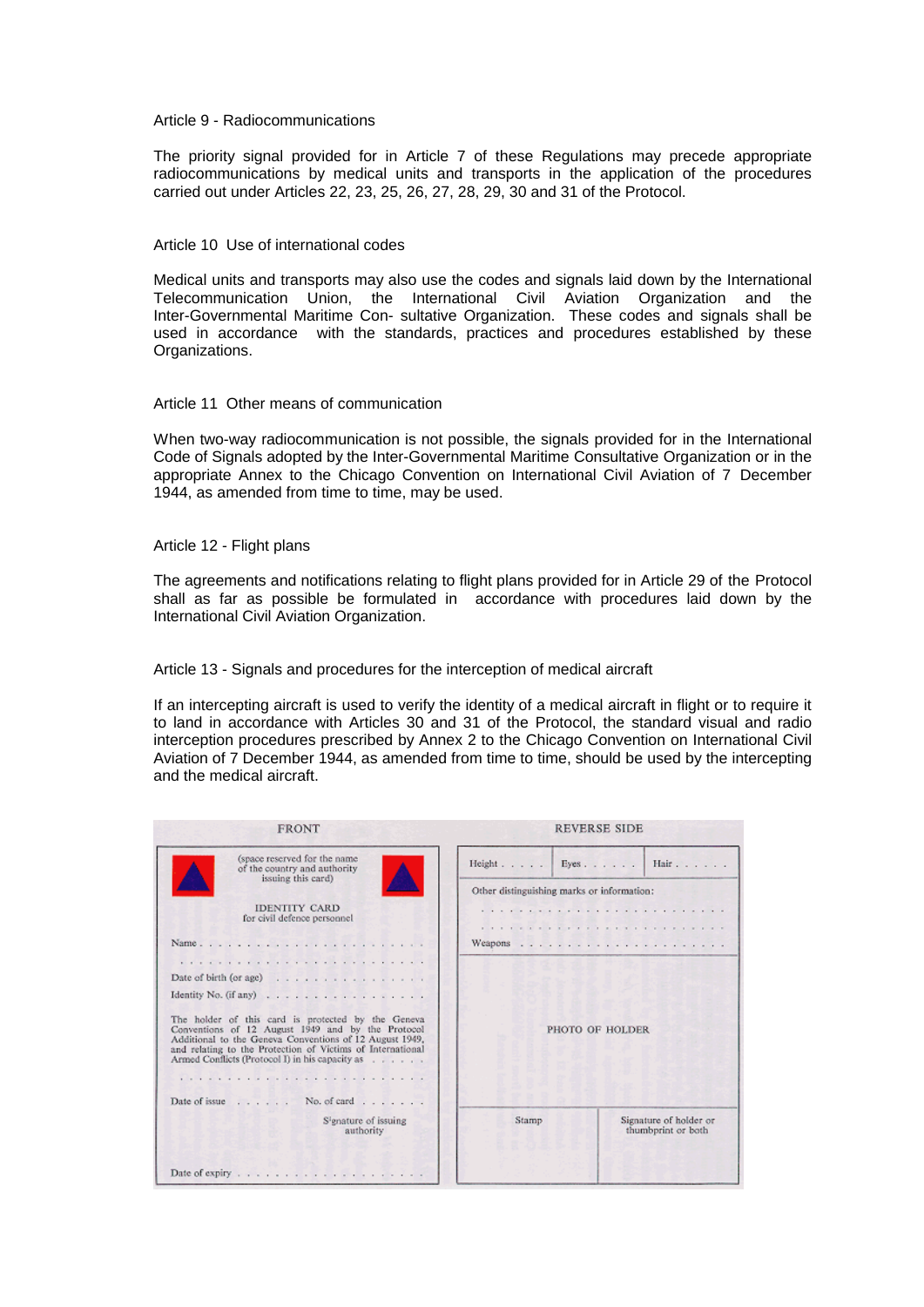Fig 3. Model identity card for civil defence personnel (format: 74mm x 105mm)

### CHAPTER V. CIVIL DEFENCE

Article 14 Identity card

1. The identity card of the civil defence personnel provided for in Article 66, paragraph 3, of the Protocol is governed by the relevant provisions of Article 1 of these Regulations.

2. The identity card for civil defence personnel may follow the model shown in Figure 3.

3. If civil defence personnel are permitted to carry light individual weapons,

### Article 15 International distinctive sign

1. The international distinctive sign of civil defence provided for in Article 66, paragraph 4, of the Protocol is an equilateral blue triangle on an orange ground. A model is shown in Figure 4: 2. It is recommended that:

a) if the blue triangle is on a flag or armlet or tabard, the ground to the triangle be the orange flag, armlet or tabard;

b) one of the angles of the triangle be pointed vertically upwards:

c) no angle of the triangle touch the edge of the orange ground.



Fig 4: Blue triangle on an orange background

3. The international distinctive sign shall be as large as appropriate under the circumstances. The distinctive sign shall, whenever possible, be displayed on flat surfaces or on flags visible from as many directions and from as far away as possible. Subject to the instructions of the competent authority, civil defence personnel shall, as far as possible, wear headgear and clothing bearing the international distinctive sign. At night or when visibility is reduced, the sign may be lighted or illuminated; it may also be made of materials rendering it recognizable by technical means of detection.

# CHAPTER VI. WORKS AND INSTALLATIONS CONTAINING DANGEROUS FORCES

Article 16 International special sign

1. The international special sign for works and installations containing dangerous forces, as provided for in Article 56, paragraph 7, of the Protocol, shall be a group of three bright orange circles of equal size, placed on the same axis, the distance between each circle being one radius, in accordance with Figure 5 illustrated below,

2. The sign shall be as large as appropriate under the circumstances. When displayed over an extended surface it may be repeated as often as appropriate under the circumstances. It shall, whenever possible, be displayed on flat surfaces or on flags so as to be visible from as many directions and from as far away as possible.

3. On a flag, the distance between the outer limits of the sign and the adjacent sides of the flag shall be one radius of a circle. The flag shall be rectangular and shall have a white ground.

4. At night or when visibility is reduced, the sign may be lighted or illuminated. It may also be made of materials rendering it recognizable by technical means of detection.